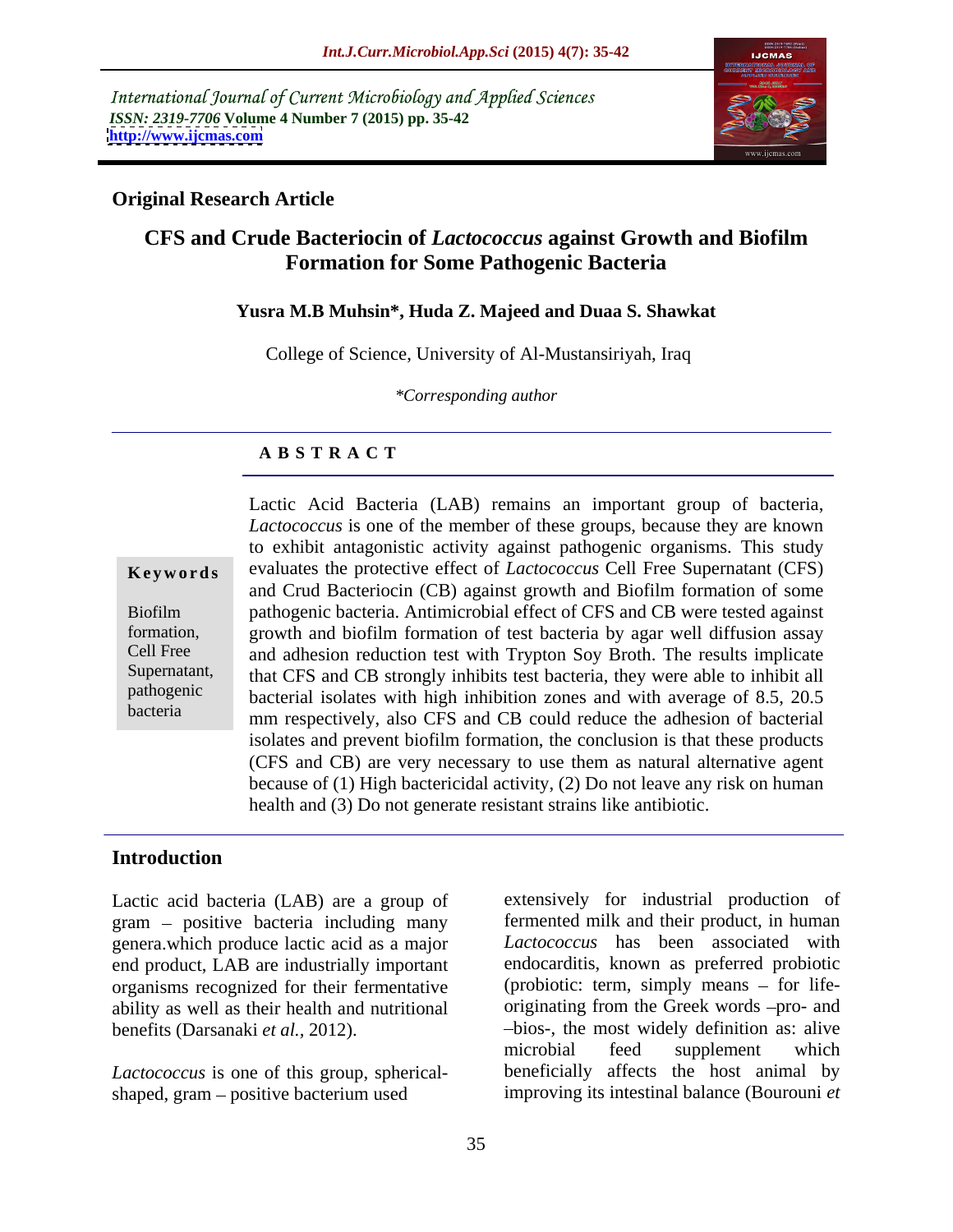*al.,*) with high potential of healing acute pathogen *E.coli, Klebsiella, Pseudomonas,* disease are generally associated with pathogenic bacteria (Khalid *et al.*, 2011). studies laboratory in collage of science, Al – Bacteriocins are ribosomally synthesized Mustansiriyah university, then sure from antimicrobial compounds that are produced by many different bacterial species including many members of the lactic acid bacteria, A study of  $40$  wide  $-$ type strains of *Lactococcus* showed that 35 produced nicin This isolate was from dairy product (local (nicinis the only bacteriocin with GRAS source), it was cultured and grew on De (Generally Regarded as Safe) Man Rogosa Sharpe (MRS), identical (Rattanachaikunsopon and Phumkhachorn, according to Wood and Holzapfel, (1995)<br>2010). (Wood and Holzapfel, 1995).

Biofilms are intimate cellular aggregations **Preparation of cell-free filtrate of** of one or more organisms on the surface of **Lactococcus** submerged solid objects that covered by extracellular slimy materials (Renslow *et al.,* 2011), this style of living offers many advantages to the microorganisms that include establishment of adhesion, obtained by centrifuging the bacterial minimizing desiccation, accumulation of culture at 6000 xg for 15 min. Followed by nutrients and protection against harmful filtration of the supernatant through 0.2 mm materials or drugs (Cuellar-Cruz *et al.,* pore size filter thus obtaining cell free 2012). Now it is a well- known fact that the biofilm cells show high resistance to antifungal treatments and the host defence mechanisms, and exhibit an excellent ability to adhere to biomaterials (Melean *et al.,* 2010; Cao *et al.,* 2010). Some surface structures of bacterial cells, such as flagella, Razzak et al. (2011). curelifibers, type I fimbriae and Ag 43 are involved in biofilm formation *E. coli* (Nakao **Preparation of crude -bacteriocin extract** *et al.,* 2012).

There are many researchs for use the LAB generally as antibacterial activity but in the molar and put it in water -bath at  $80^{\circ}$ C for same time did not refer any one of these to use the product of *Lactococcus* (CFS and crude bacteriocine) as natural alternative drugs, so that we preface this working.

*Staphylococcus* were obtained from high their identification by vitic system.

#### *Lactococcus* **source:**

according to Wood and Holzapfel, (1995) (Wood and Holzapfel, 1995).

#### **Preparation of cell-free filtrate of** *Lactococcus*

We inoculated 10 ml of MRS broth with *Lactococcus* and incubated at 30  $\degree$  for 24 h. for 24 h. after incubation, a cell free solution was filtration of the supernatant through 0.2 mm filtrate (Allaf *et al.,* 2009).

### **Bacteriocin** *Lactococcus* **production test**

This isolate was tested for its ability tobacteriocin production according to Razzak *et al.* (2011).

To obtain to crude -bacteriocine extract, we add NaOH to CFS of *Lactococcus*to get 6.7  ${}^{0}C$  for 10 min (Khalid *et al.,* 2011).

#### **Biofilm production assay**

**Material and Methods the isolates, an overnight culture of each was Bacterial strains**  $\frac{18-20 \text{ h. at } 37^{\circ}\text{C}}{18-20 \text{ h. at } 37^{\circ}\text{C}}$ . Tubes The microbial strains that including h at  $37^{\circ}$ C, at 24 h. To assess the biofilm formation potential of grown in tryptic soy broth supplemented were made in duplicate and incubated for 24 h at  $37^0$ C, at 24 h.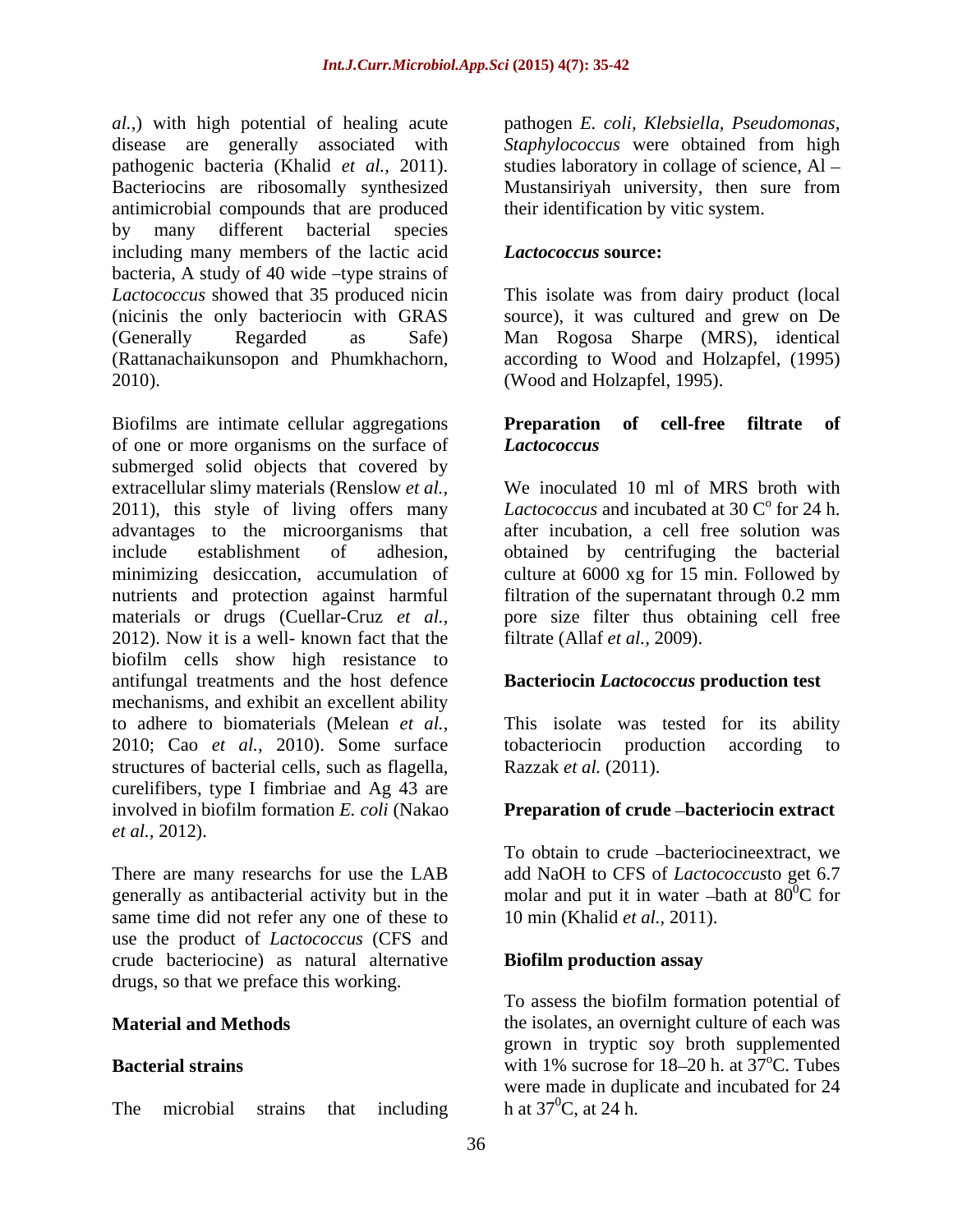The plank tonic suspension and nutrient **Results and Discussion** solutions were aspirated and each tube was washed three times with 300 ml of sterile According to the results obtained, all the physiological saline the tubes were isolates tested were sensitive to CFS and vigorously shaken in order to remove all non adherent bacteria, the remaining attached resistance to the various antimicrobials for bacteria were fixed with 250 mi of 96% all bacteria is presented in table 1 and ethanol per tube and after 15 mint tubes were emptied and left to dry each tube then stained for 5 min with 0.2 ml of crystal excess stain was rinsed off by placing the Staphylococcus, whereas the lowest

# **of** *Lactococcus* **on biofilm formation**

- 
- 
- 

### **Results and Discussion**

crude bacteriocin (CB), the frequency of figures 1, 2, 3 and 4.

violet or safranine (according to isolates) highest inhibitory effect 13 mm against tubes under running tap water. inhibitory rate (Melean *et al.,* 2010) mm Stains were suitable for determining the *pseudomonas* also could not resistant the amount of biofilm, after drying the stained CFS in 9, 8 mm inhibition zone respectively. tubes, biofilms were visible as purple or blue In general, CFS with an average inhibition spots formed on the sides of each tube power of 8.5 mm produced a good capacity (Tahmourespour and Kermanshahi, 2011). for inhibiting of pathogenic bacteria. Table 1 showed that CFS produced the *Staphylococcus,* whereas the lowest belonged to *Klebsiella, E. coli* and

**The effect of CFS and crude acteriocine in the other side (the same table) CB showed growth bacteria:** stronger antibacterial properties against CFS and crude bacteriocine were examined (30)mm in compared with Gram negative for their antibacterial activity by the agar bacteria *E. coli, Klebsiella, pseudomonas* well diffusion as described by Bilkova *et al.* 12, 17 and 22 mm respectively, and also CB (2011). with an average inhibition power of 20.25 **The effect of CFS and crude bacteriocins**  inhibiting of pathogenic bacteria. Gram positive bacteria *Staphylococcus* mm produced a very good capacity for

To assess these effect, an overnight culture especially produce various compounds such of each isolate was grown as remembered in as organic acids, diacetyl, hydrogen above (6) but here, each of CFS and CB peroxide and bacteriocin or bacteriocidal were (prepared an overnight) also added to proteins (Sarkono and Sofyan, 2010) and tubes with tryptic soy broth supplemented besides organic acid, these could possibly with 1% sucrose in the end these tubes include several heat labil substances, divided into 3 groups for each isolate as the resistant to proteinase K cleavage (Bilkova following: *et al.,* 2011). Many Researchers relating to 1. Inoculated with isolate + CFS bacteria found that the high activity is 2. Inoculated with isolate + CB (Mohsen *et al.,* 2013; Baqer *et al.,* 2014; 3. Inoculated with isolate just (control). Vrotniakiene, 2010; Mirnejad *et al.,* 2013; In fact, LAB generally and *Lactococcus* relationship of probiotic LAB to pathogenic usually attributed to various compound Dhanasekaran *et al.,* 2010; Jatkauskas and Panda *et al.,* 2013). In addition to that,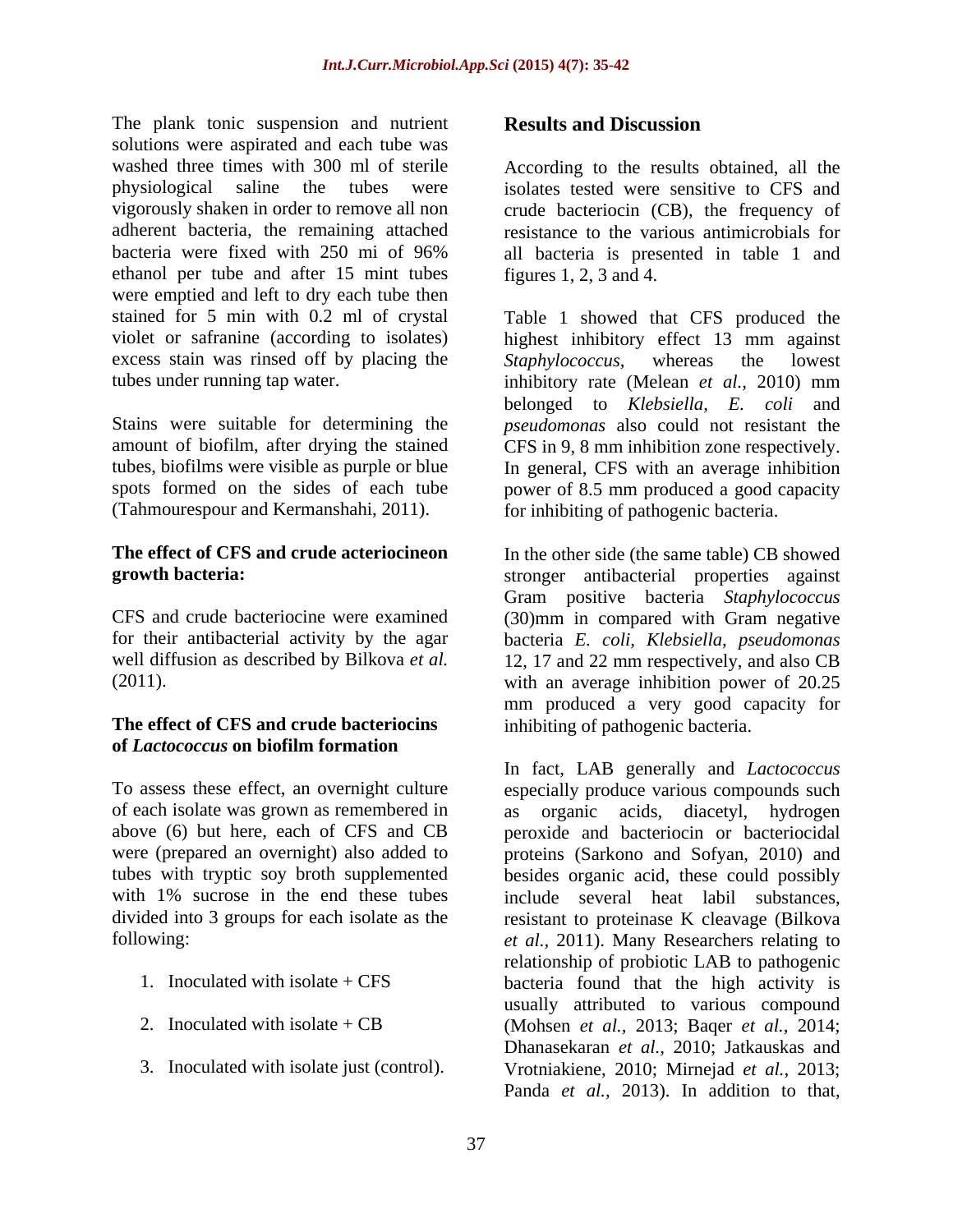antibacterial peptides or proteins, display a limited inhibitory spectrum towards closely activity of CFS and CB.

According to the biofilm formation *E. coli* was with highly strong adherent (strong biofilm forming bacterium) and *Klebsiella* was also strongly adherent based on the test *Staphylococcus,* the effect of products (CFS and CB) on the adherence of pathogenic bacteria in test tubes was assessed by mixed each of CFS or CB alone with each isolate,<br>Staphylococcus the results showed the adherence reduction of *Staphylococcus* and *Pseudomonas* to test tubes wells in the presence of CFS and more in the CB product.



**Figure.1** Antimicrobial activity of *Lactococcus* CFS and CB against *Lactococcus* CFS and CB against *Klebsiella* 1: CFS (Cell Free Supernatant). 2: CB (Crude Bacteriocin) 2: CFS (Cell Free Supernatant).



**Figure.2** Antimicrobial activity of *Lactococcus* CFS and CB against *Staphylococcus* 1: CFS (Cell Free Supernatant). 2: CB (Crude Bacteriocin)



**Figure.3** Antimicrobial activity of *Pseudomonas* 1: CB (Crude Bacteriocin)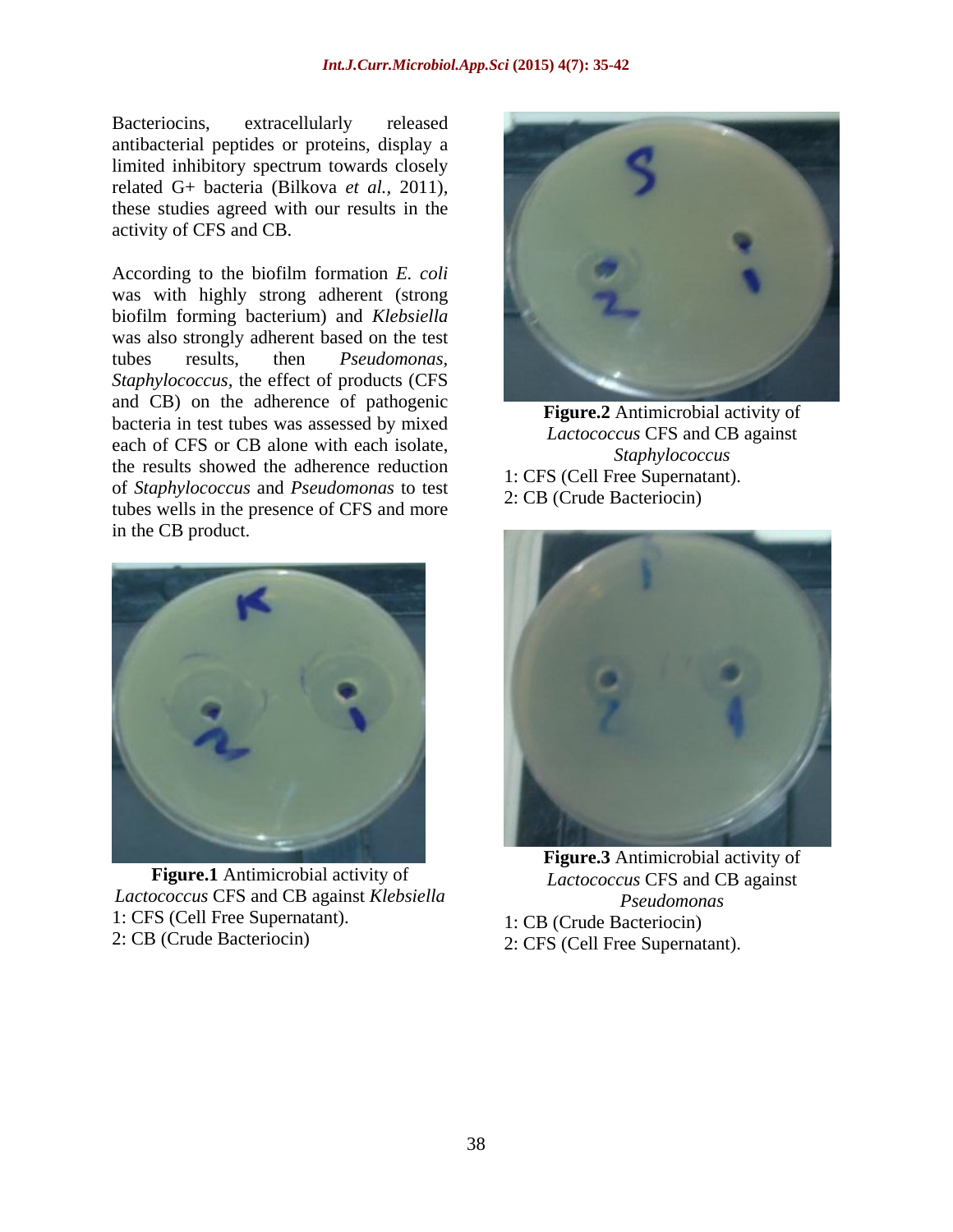

**Figure.4** Antimicrobial activity of *Lactococcus* CFS and CB against *E. coli* 1: CFS (Cell Free Supernatant). 2: CB (Crude Bacteriocin) addition

This adherence reduction for strong biofilm forming bacteria (*Staphylococcus, Lactococcus* was preferred as a probiotic *Pseudomonas*) was higher than (*E.coli, Klebsiella*) and there were not very appear effect on all isolates, but adherence reduction for strong biofilm forming was

**Table.1** Antibacterial activity of CFS and CB of *Lactococcus* isolate against some pathogenic bacteria (Inhibition zones with

| Pseudomonas           |            | They also suggest that the reduction of these                                                  |
|-----------------------|------------|------------------------------------------------------------------------------------------------|
| E. coli               |            |                                                                                                |
| Klebsiella            |            | the biofilm (Jatkauskas and Vilma, 2013).                                                      |
| <i>Staphylococcus</i> |            | proportion and extent of the species within                                                    |
| Isolate product       | <b>CFS</b> | before the presence of pathogenic bacteria,<br>also the probiotic strain is able to modify the |
|                       |            |                                                                                                |



**Figure.5** Antimicrobial activity of *Lactococcus* CB against *E. coli* biofilm formation **that is a set of the set of the set of the set of the set of the set of the set of the set of the set of the set of the set of the set of the set of the set of the set of the set of the set of the set of the set** 

1. Adhesion cell bacteria (without any addition)

2. Reduction of adhesion after CB addition.

differences between them in the case of CFS hile self-tolerance and its known probiotic less than CB effect.<br>cause reduction in the adherence of all millimeter) adhesion sites with any probiotic strain Isolate product CFS CB also the probiotic strain is able to modify the **Staphylococcus** 13 30 proportion and extent of the species within bacterium because of its ability to resistant different conditions like acid resistance and bile salt tolerance and its known probiotic potential (3). According to the results, it is cleared that the presence of *Lactococcus* can isolate that it is probably related to interaction between bacteria, so it is thought that adhesion reduction is likely due to bacterial interactions and colonization of before the presence of pathogenic bacteria,

Average of inhibition: CFS: 8.5, CB: 20.25 pathogenic isolates can be explained either In the other side, The CB effect on adhesion factors (Giang *et al., 2011)*. In the same reduction was different in each isolate from time, production of antimicrobial elements, other in general CB had more effect on volatile fatty acids, decreasing the pH of the adherence of tested bacteria than CFS environment and increased or decreased (Figures 5 and 6). enzyme activity (Ahmed, 2013), all of these by competition for adhesion sites or growth factors enter in mechanisms for pathogen inhibition.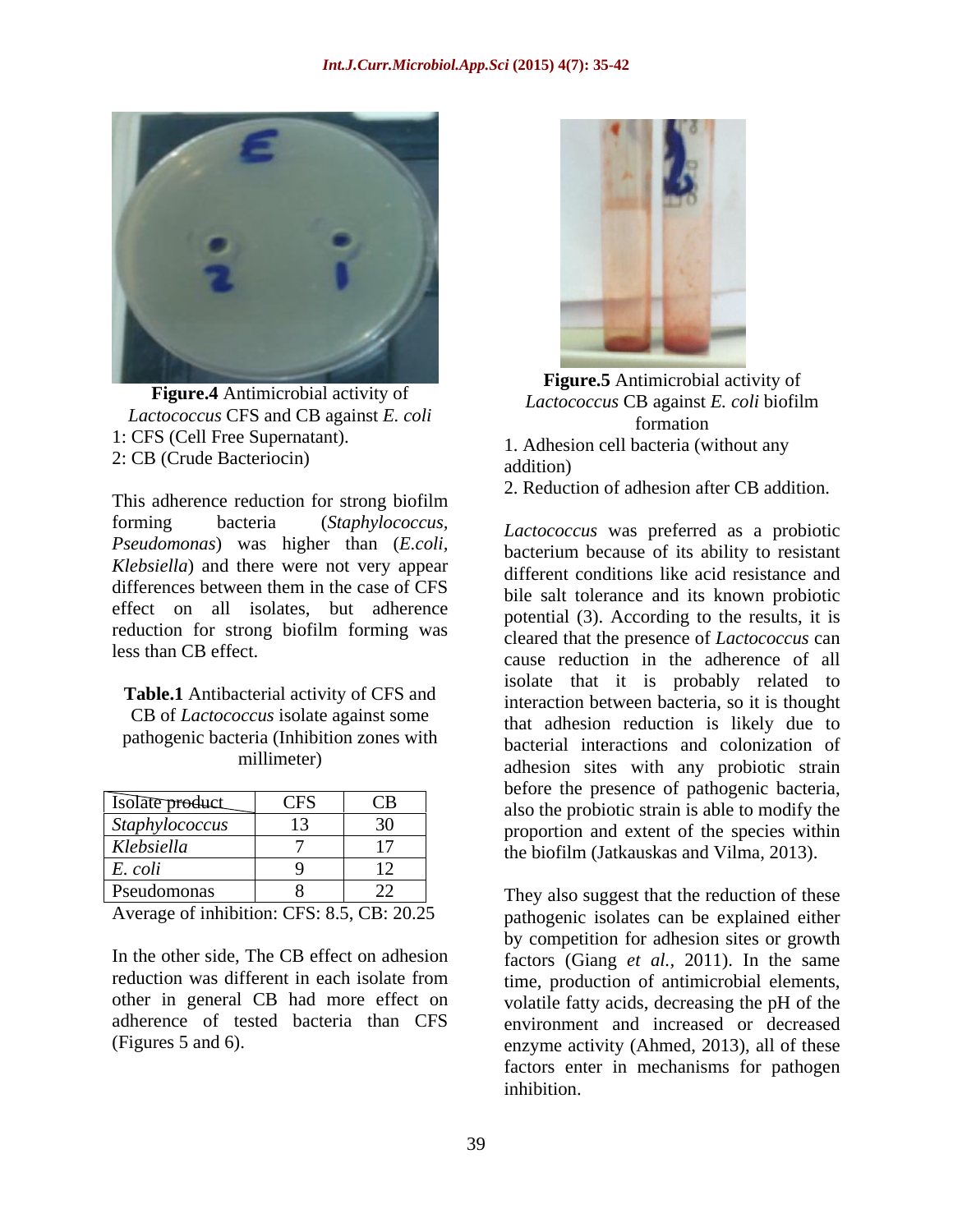

In beside of that Bacteriocins, extracellularly released antibacterial peptides or proteins, sensitive towards the antibacterial activity of products (CFS, CB) in compared to G- (the rest test bacteria), Authors supposed that this **References** may be due to composition of the cell wall among G+ and G- bacteria, G- bacteria have Ahmed, A. 2013. In vitro screening of an outer phospholipid membrane carrying *Lactobacillus* species from homemade the structural lipopolysaccharide yoghurt for antagonistic effects against components, this makes the cell wall impermeable to antimicrobial substances,  $Biol. Sci., 6(3): 211-216.$ therefore, the cell walls are more complex in Allaf, M.A.H., Rawi, A.M.M., Al-Mola, lay out, acting as diffusion barrier and making them less susceptible to the lactic acid bacteria isolated from antimicrobial agents than that of G+ bacteria (Puttaalingamma and Begum, 2010; Ravaei *et al.*, 2013), the G- bacteria on the other  $23(1): 115-117$ .

hand are more susceptible, having only an outer peptidoglycan layer which is not effective permeability barrier (Cerezuela *et al.,* 2011; Kreuzer *et al.,* 2012).

In the G+ or G-, Generally, the suggested mechanisms for pathogen inhibition by probiotic include contending for nutrients, production of antimicrobial elements like bacteriocin, the antagonistic actions of these elements are believed to be inhibitors target the cell membrane and depolarize it, and also inhibit synthesis of the cell wall to G+ or G- bacteria (Lefoka, 2009).

The recommendations for this study include:

- **Figure.1** Antimicrobial activity of 1. The results of our study showed, that *Lactococcus* CFS and CB against CFS and CB had good antimicrobial *Staphylococcus* effect and could be used widely in 1. Adhesion of cell bacteria (without any production of native probiotic strains, addition). contributing to enhance health in society.
- 2. Reduction of adherence (after CB 2. Adhesion reduction can be an effective addition) way on decreasing pathogenic potential display a limited inhibitory spectrum of bacteria and all of the evidence has shown that probiotic bacteria such as *Lactococcus* can affect the human ecology.

towards closely related G+ bacteria (Bilkova So we recommend that make a natural drug *et al.,* 2011), in our experiments G+ target from these probiotic act as alternative drug bacteria (*Staphylococcus*) was more to antibiotic because of all reasons we remember it in abstracts in our research.

# **References**

- *Lactobacillus* species from homemade common bacterial pathogens. *Jordan J. Biol. Sci.,* 6(3): 211–216.
- A.T. 2009. Antimicrobial activity of lactic acid bacteria isolated from minced beef meat against some pathogenic bacteria. *Iraq. J. Veter. Sci.,*  $23(1): 115-117.$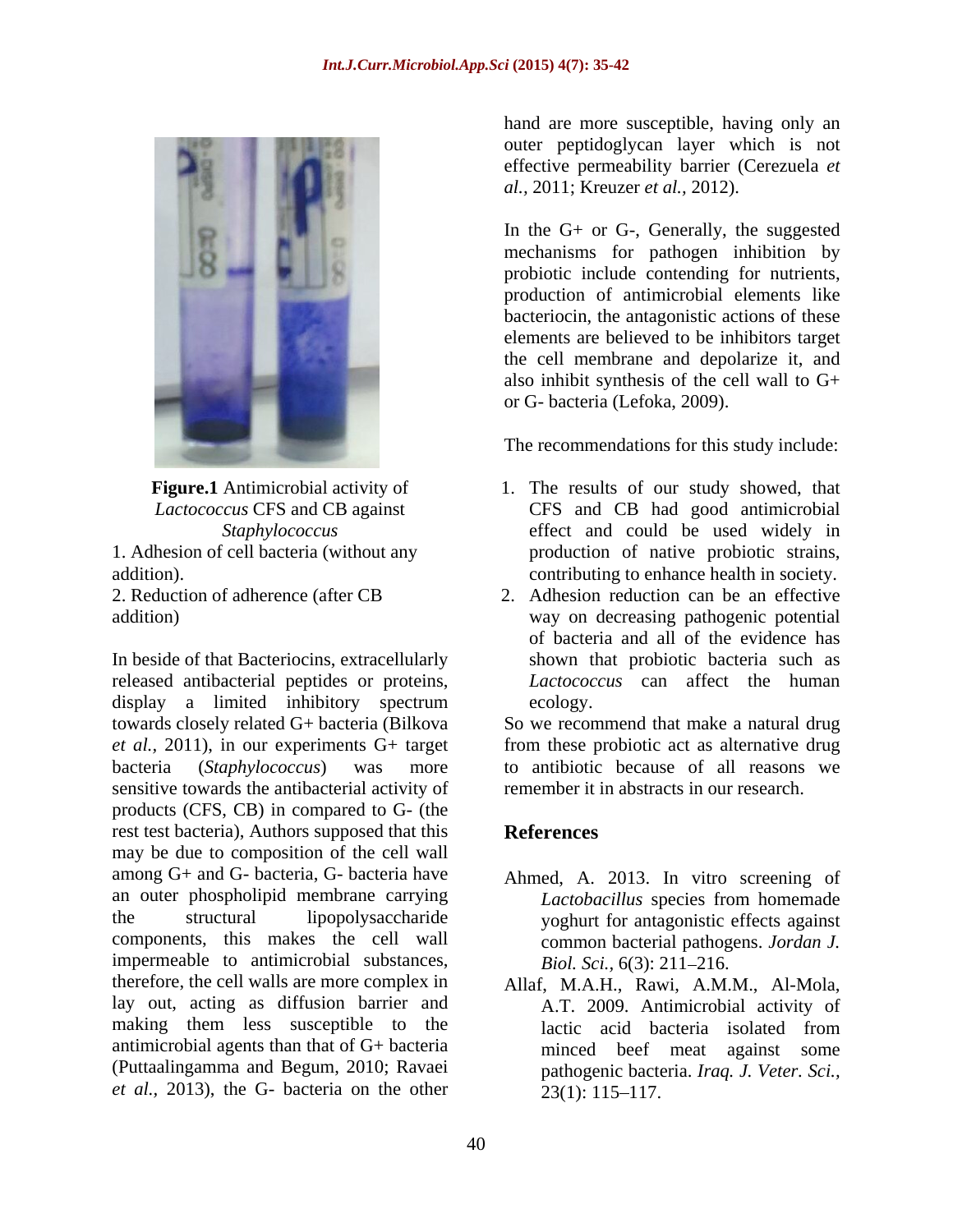- Baqer, Y.M., Mohammed, B.B., Obaid, K.A., Hlail, Z.A. 2014. CFS of bacterial contamination of cosmetic tools. *Int. J. Adv. Biol. Res.,* 2(3):258
- Bilkova, A., Sepova, K., Bukovsky, M.,
- Bourouni, O.C., El Bour, M., Calo- Mata, P., Velazquez, J.B. Antimicrobial application of *Enterococcus* spp. In: sea
- Cao, B., Ahmed, B., Beyenal, H. 2010.
- Cerezuela, R., Meseguer, J., Esteben, M.A.
- Cuellar-Cruz, M.A., Vega-Gonzala, B., species: a review. *Eur. J. Clin.*
- Darsanaki, R.K., Rokhi, M.L., Aliabadi, fresh vegetables. *Middle- East J. Sci.*
- Dhanasekaran, D., Saha, S., Thajuddin, N.,
- Giang, H.H., Viet, T.Q., Ogle, B., Lindberg,

lactobacillus: a natural agent against digestibility and faecalmicroflora in J.E. 2011. Effects of supplementaion of probiotic on the performance, nutrient growing-finishing pigs. *Asian- Aust. J. Anim. Sci.,* 24(5): 655–661.

- 264. Jatkauskas, J., Vilma, V. 2013. Effects of Bezakova, L. 2011. Antibacterial diarrhea incidenece fecal shedding of potential of lactobacilli isolated from a *Escherichia coli* and growth lamp. *Veter. Med.*, 56(7): 319–324. **performance** in post-weaned piglets. probiotics dietary supplementation on *Escherichia coli* and growth *VeterinarigaIrZootechnika,* 63(85): 81 88.
- Resistance and Potential probiotic Jatkauskas, J., Vrotniakiene, 2010. Effects bass and sea bream Aquaculture., [www.intechopen.com](http://www.intechopen.com). Pp. 514–530. The performance of early weaned calves. Immobilization of uranium in 503. of probiotic dietary supplementation on diarrhoea, faecal microbiota and *Veterinarni Medicina,* 55(10): 494 503.
- groundwater using biofilm. *Emerg.*  Khalid, K., Kiong, L., *et al.* 2011. *Environ. Technol.,* 1: 1–73. **Antimicrobial** interaction of 2011. Current knowledge in synbiotic some pathogenic bacteria. *IJB,* 1(3): use for fish aquaculture: A review. *J.*  Antimicrobial interaction of *Lactococcus lactis* supsp. Lactis against  $39 - 44.$
- *Aquacult. Res. Dev.,* Kreuzer, S., Machnowska, P., Abmus, J., Mendoza-Novelo, E., Lopez-Romero, Brockmann, G.A., Scharek-Tedin, L., E., Ruiz-Baca, M.A., Quintanar- Johne, R. 2012. Feeding of the Escorza, Villagomez-Castro, 2012. The **Executer** probiotic bacterium *Enterococcus* effect of biomaterials and antifungals *faecium* NCIMB 10415 differentially on biofilm formation by candida affects shedding of enteric viruses in Sieber, M., Pieper, R., Schmidt, M.F., probiotic bacterium *Enterococcus*  pigs. *Veter. Res.,* 43(58).
- *Microbiol. Infect. Dis.,* 31(10): 2513 Lefoka, M. 2009. The survival of microbial 27. pathogens in dairy products. Magister M.A., Issazadeh, K. 2012. Agircultural Sciences, Department of Antimicrobial activities of Microbial, Biochemial and Food Lactobacillus strains isolated from Biotechnology, University of the State, Scientiae in the Faculty of Natural Blomfontein.
- *Res.,* 11(9): 1216 1219. Melean, J., Wanger, G., Gorby, Y., Rajalakshmi, M., Panneerselvam, A. S.I., Bretschger, O., Beyenl, H., 2010. Probiotic effect of *Lactobacillus*  Nealson, K. 2010. Quantification of isolates against bacterial pathogens in electron transfer rates to a solid phase fresh water fish. *J. Coastal Dev.,* 13(2): electron acceptor through the stages of 103–112. bifilm formation from single cells to Waistein, M., Mequaid, J., Chiishii, bifilm formation from single cells to multicellular communities. *Environ.*